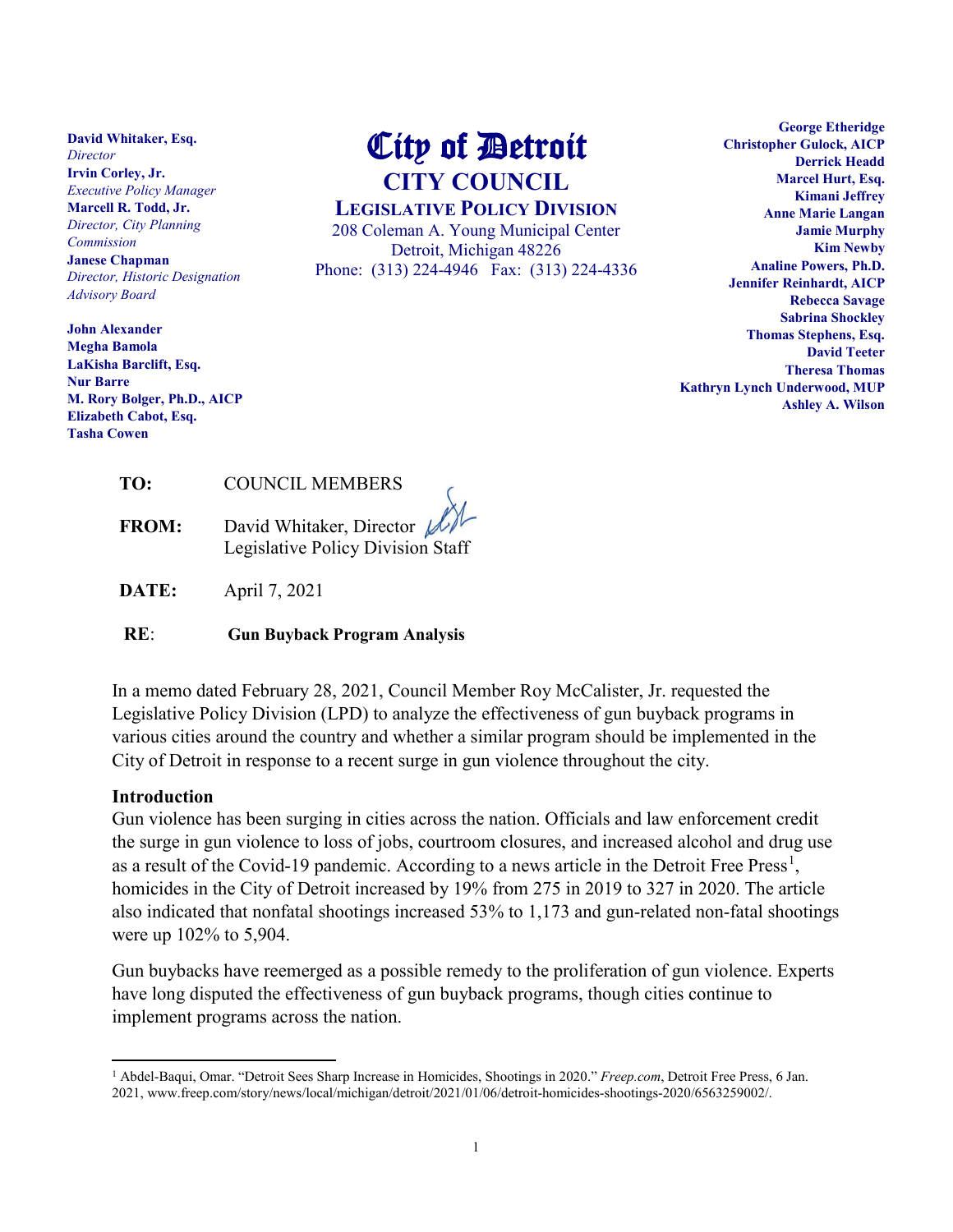Generally, a gun buyback program is a highly publicized event held at one or more sites during a weekend (or can be held multiple times throughout the year) by a city, county, state, or nation where citizens can anonymously exchange old, new, broken, functioning, unwanted, and sometimes stolen or unregistered guns for money or gift cards. It has often been used as a guncontrol strategy.

The guns are evaluated to determine if they were stolen or used in a crime. The guns are later destroyed, recycled into other items such as jewelry, or returned to the owner if it was reported as stolen. The premise behind gun buyback programs is that local officials buying guns from residents will lower the number of guns available for criminals in the community, thus leading to a decline in violent crime. Experts have considered this premise to be deeply flawed due to gun violence prevention being a complex, multifaceted problem.

## **Research Findings**

Some believe removing any quantity of guns from the streets would result in a reduction in the amount of gun violence occurring in cities. However, research shows a gun buyback program alone will not decrease gun violence. Implementing other gun control measures, with or without a buyback, would be far more effective at reducing gun violence<sup>[2](#page-1-0)</sup>.

Other gun-control measures include:

- banning rapid-fire magazines
- banning certain types of gun such as semi-automatic long guns and military weapons;
- banning mail-order ammunition purchases;
- requiring gun owners to obtain licensing and training;
- mandating gun registration with local police;
- mandating gun dealers keep record of gun sales;
- expanding background checks to online and gun show sales;
- taxing weapons and ammunition;
- limiting the number of firearms that can be purchased in a given time period; and
- raising the age limit to 21 for gun purchases

Unfortunately, many of the aforementioned regulations cannot be implemented by local municipalities. As previously indicated in LPD's report dated October 17, 2016<sup>[3](#page-1-1)</sup>, the State of Michigan preempts any local unit of government from enacting any ordinance or regulation with regard to firearms under MCL 123.1102:

Sec. 2.

A local unit of government shall not impose special taxation on, enact or enforce any ordinance or regulation pertaining to, or regulate in any other manner the ownership, registration, purchase, sale, transfer, transportation, or possession of pistols, other firearms, or pneumatic guns, ammunition for pistols or other

<span id="page-1-0"></span>l <sup>2</sup> Florida, Richard, and Nicole Javorsky. "The 3 Gun-Control Laws That Work Best in the U.S." *Bloomberg.com*, Bloomberg, 5 Aug. 2019, www.bloomberg.com/news/articles/2019-04-05/the-3-gun-control-laws-that-work-best-in-the-u-s.

<span id="page-1-1"></span><sup>3</sup> Legislative Policy Division report title "Gun Laws" dated October 17, 2016.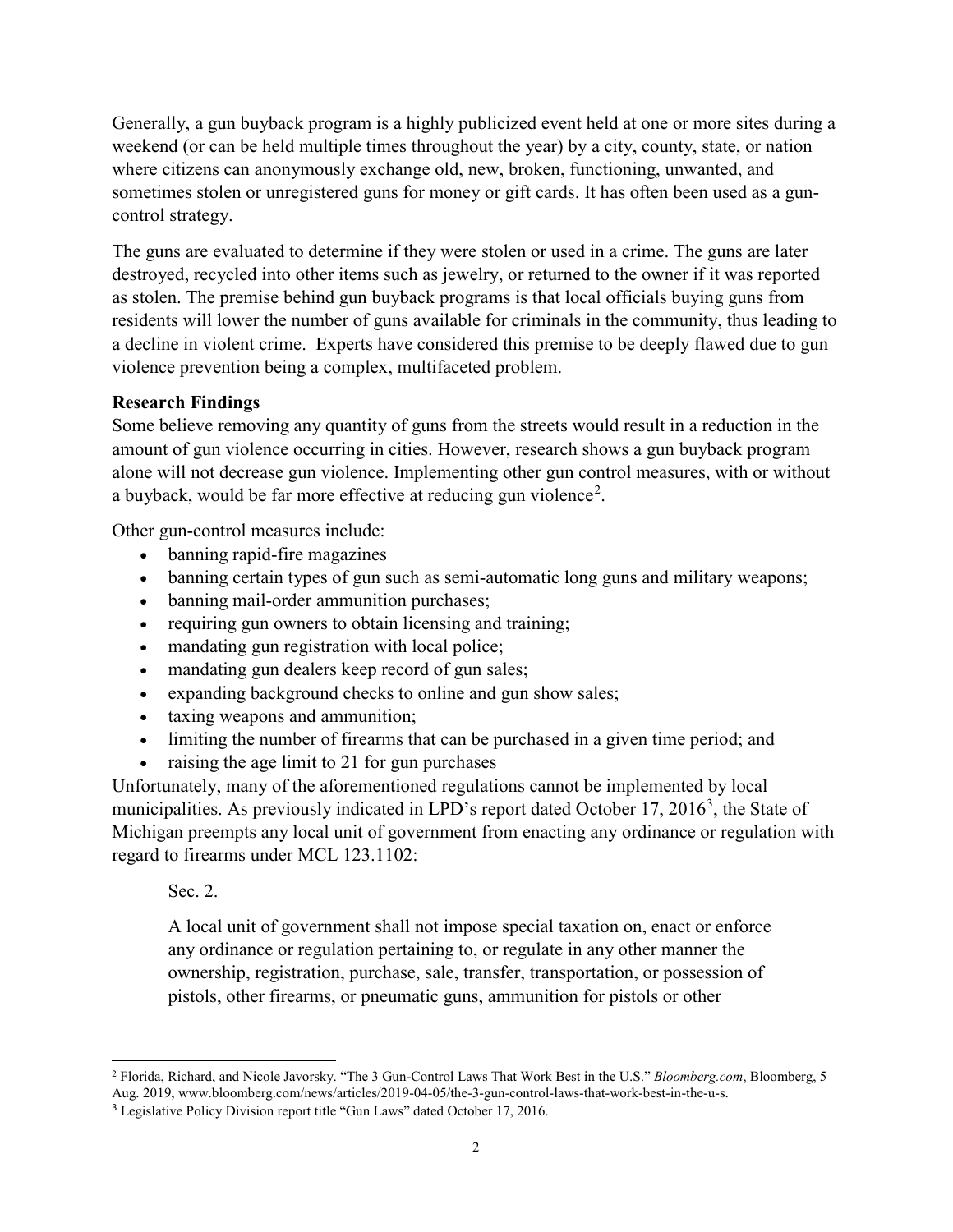firearms, or components of pistols or other firearms, except as otherwise provided by federal law or a law of this state.

The restrictive scope of the statute was stated by the Michigan Court in Michigan Coalition for Responsible Gun Owners v. Ann Arbor Public Schools, 502 Mich 695, 918 N.W. 2d 756 (2018)

Under MCL 123.1102, "[a] local unit of government shall not ... enact or enforce any ordinance or regulation pertaining to, or regulate in any other manner the ownership, registration, purchase, sale, transfer, transportation, or possession of pistols [or] other firearms ... except as otherwise provided by federal law or a law of this state." MCL 123.1101(b) then defines "local unit of government" in the act to mean "a city, village, township, or county." In other words, while MCL 123.1102 expressly preempts regulation of firearms by a city, village, township, or county… Id at 703.

Therefore, any possible gun-control regulation in Michigan would have to be enacted on a federal level or by the State legislature that would either provide gun-control restrictions or allow local governments to enact regulations relative to firearms. However, there has been a continuous battle at both the state and federal levels against any gun regulation by gun lobbyist and manufacturers to prevent any reasonable gun control regulation. Opponents of gun regulation invoke the application of the Second Amendment of the U.S. Constitution on the validity of any level of gun control regulation. This leaves local communities with the few alternative methods, such as buyback programs.

The main shortfall with buyback programs is that they have very little impact on criminal gun ownership. The people that are more likely to turn in a gun at a buyback event are law-abiding citizens, who no longer have a use for the gun or want to get rid of an old gun to upgrade to a newer model. The few guns that are taken out of the hands of criminals will be quickly replaced by firearm purchases from retail gun dealers, gun shows, online sales, or by criminals paying others to buy guns for them<sup>[4](#page-2-0)</sup>.

Jon Vernick, co-director of the [Johns Hopkins Bloomberg School of Public Health Center for](http://www.jhsph.edu/research/centers-and-institutes/johns-hopkins-center-for-gun-policy-and-research/about_us/faculty_staff.html)  [Gun Policy and Research](http://www.jhsph.edu/research/centers-and-institutes/johns-hopkins-center-for-gun-policy-and-research/about_us/faculty_staff.html) in Maryland, who co-authored two studies regarding buybacks, says "buybacks do little to reduce street crime and have little real impact on the number of guns in circulation, and the money spent on the programs could be put to better use… The people who participate don't tend on average to be the highest-risk people," … And the guns turned in are not the highest-risk guns," … The highest-risk guns are newer. They are semi-automatic pistols, have higher calibers. Disproportionately, the guns turned in are older, lower-caliber, or not functional.<sup>[5](#page-2-1)</sup>"

 $\overline{\phantom{a}}$ 

<span id="page-2-0"></span><sup>4</sup> Masters, Kate. "The Problems with Gun Buyback Programs." *thetrace.org*, The Trace, 9 Sept. 2020,

<span id="page-2-1"></span><sup>&</sup>lt;sup>5</sup> Kalet, Hank. "Do Gun Buybacks Reduce Gun Violence?" *Njspotlight.com*, NJ Spotlight News, 19 Sept. 2019, www.njspotlight.com/2013/04/13-04-04-do-gun-buybacks-reduce-gun-violence/.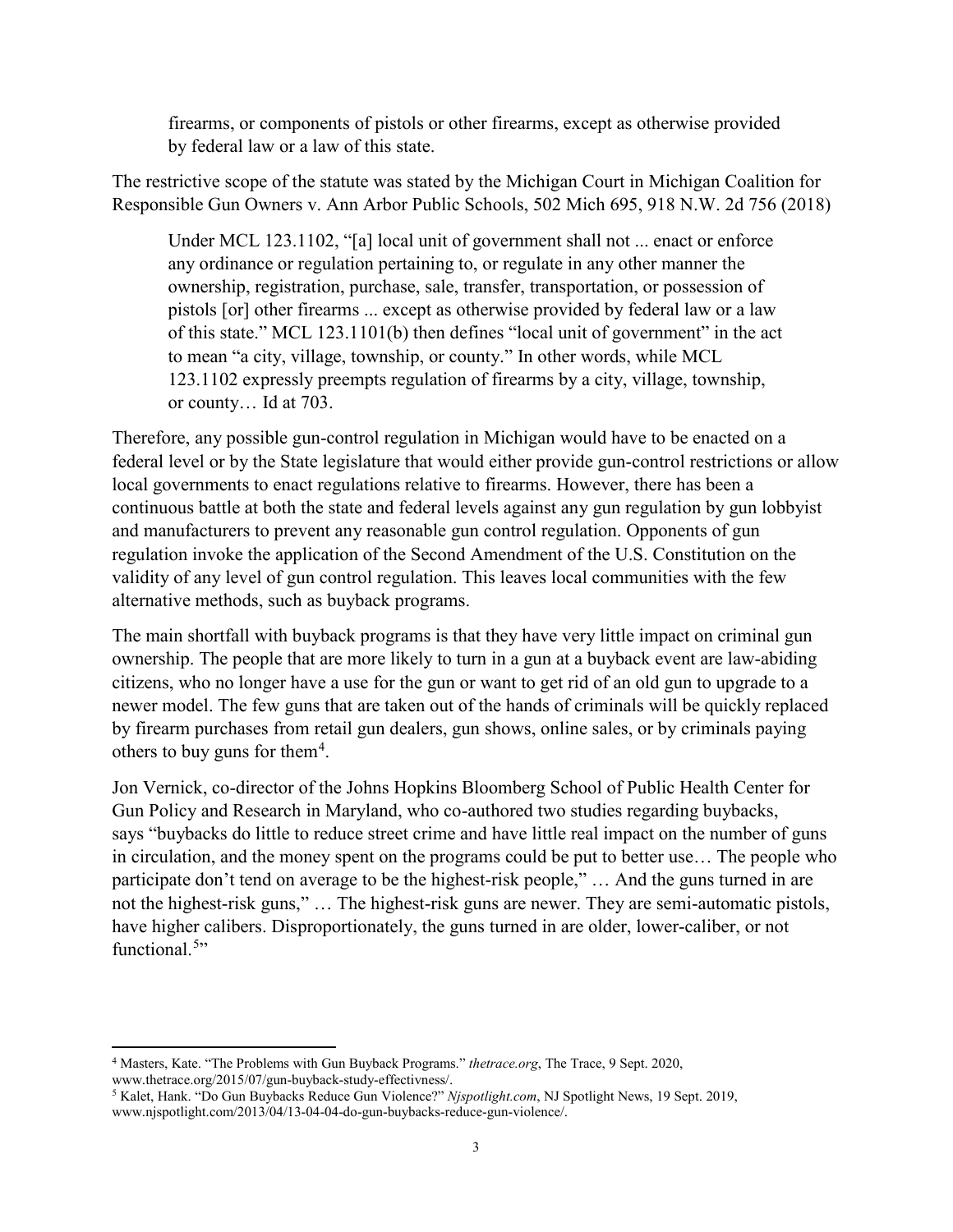A study<sup>[6](#page-3-0)</sup> done at the Department of Emergency Medicine in Milwaukee, WI confirmed Vernick's findings. The study concluded, "handguns recovered in buyback programs are not the types most commonly linked to firearm homicides and suicides. Although buyback programs may increase awareness of firearm violence, limited resources for firearm injury prevention may be better spent in other ways." Research dating back to 1996 at the Police Executive Research Forum found the same differences in weapons turned in and also came to the same conclusion that buyback participants were unlikely to engage in illegal activities<sup>[7](#page-3-1)</sup>.

Law enforcement suggests that more police officers patrolling the streets and monitoring social media would help curb criminal activity and gun violence. On the other hand, Vernick also stated, implementing targeted police practices similar to Project Ceasefire now known as Cure Violence, Project Exit, and the Safe Streets program in Chicago, Philadelphia, and Baltimore respectively have been proven to be more effective methods to gun violence prevention. These programs and others like them use reformed criminals to intervene in disputes before they escalate into violence and provides re-entry assistance for offenders to teach them non-violent resolution techniques. Concentrating on a public health approach, rather than police intervention has shown to reduce violence in high-crime cities.

#### **Examples of Gun Buybacks**

l

Philadelphia was one of the first U.S. cities to try gun buybacks in the early 1970s. In response to a record total of 499 homicides in 2020 and 76 since the start of 2021, Philadelphia's police department recently began implementing several buybacks. The program has collected over 800 firearms since January 1, 2021, as a part of the city's yearlong "2021 No Gun Campaign." The city plans to hold 4 more buybacks in 2021 after collecting more than 5,000 firearms in 2020. Gun owners can exchange their guns for \$100 gift cards or grocery store gift certificates. All of the money and gift cards were raised by a local church<sup>[8](#page-3-2)</sup>. In 2020, residents were given \$50 for each pistol, \$75 for each hunting rifle, \$150 for each semi-automatic weapon, and \$200 for each assault weapon.

The exchange rate for semi-automatic and assault weapons is as high as \$200 in some cities because those are the guns typically used in violent crime according to Vernick and the Police Executive Research Forum. Officials wanted to give people an incentive to turn in those types of guns, however, this tactic can lead to quite a large price tag.

New Jersey spent \$1.2 million on five buybacks for [9](#page-3-3),000 firearms<sup>9</sup>. New York spent \$1 million for 5,000 guns between 2008-2010. New York experts, Lawrence Sherman at Cambridge University's Jerry Lee Centre of Experimental Criminology and Christopher Hermann at John Jay College of Criminal Justice, concur that policies like New York's Crisis Management

<span id="page-3-0"></span><sup>6</sup> Kuhn, E M. "Missing the Target: a Comparison of Buyback and Fatality Related Guns." *Injury Prevention*, vol. 8, no. 2, 1 June 2002, pp. 143–146., doi:10.1136/ip.8.2.143.<br><sup>7</sup> Rosenfeld R. Gun buy-backs: crime control or community mobilization? In: Plotkin MR, ed. *Under fire: gun buy-backs*,

<span id="page-3-1"></span>*exchanges, and amnesty programs*. Washington, DC: Police Executive Research Forum, 1996: 1–28.

<span id="page-3-2"></span><sup>8</sup> Lee, Jaclyn. "City of Philadelphia Collects over 150 Guns during Buyback Events." *6abc Philadelphia*, WPVI-TV, 28 Feb. 2021, 6abc.com/city-collects-over-150-firearms-gun-buyback-event-stop-the-violence/10376264/.

<span id="page-3-3"></span><sup>9</sup> Kalet, Hank. "Do Gun Buybacks Reduce Gun Violence?" *Njspotlight.com*, NJ Spotlight News, 19 Sept. 2019, www.njspotlight.com/2013/04/13-04-04-do-gun-buybacks-reduce-gun-violence/.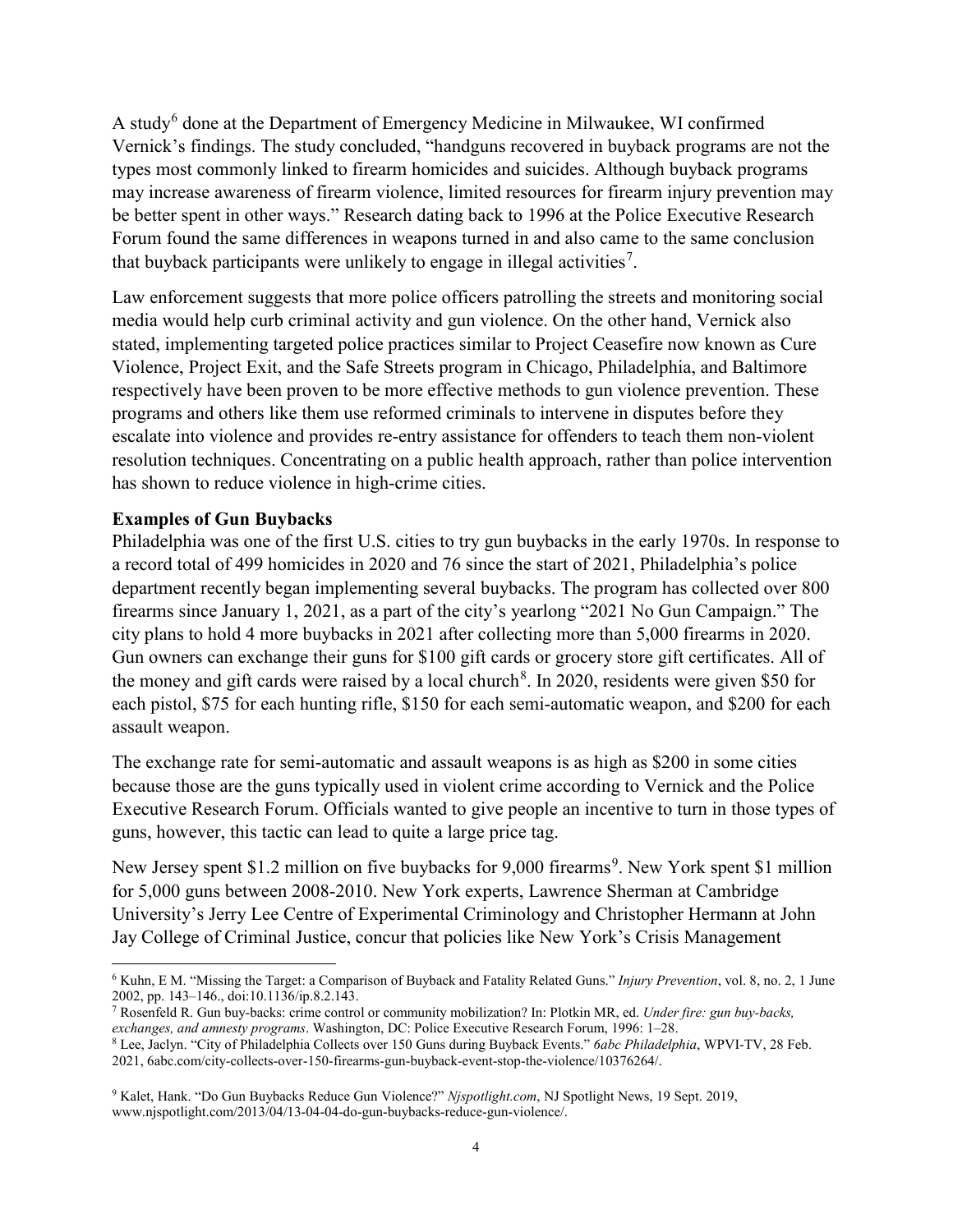System established in 2014 and the Red Flag law passed in 2019, which prevents people who may be a risk to themselves or others from buying or owning a gun are far more effective than buybacks $10$ .

Over the last decade, there have been several gun buyback events in the metropolitan Detroit area. For example, in 2013 Southfield-based personal injury law firm Goodman Acker sponsored a no-questions-asked "Guns for Groceries" buyback, in which the Wayne County Sheriff Department collected unloaded guns in exchange for \$50 Meijer gift cards<sup>11</sup>. Additionally, in 2016 the county sheriff's office held a "Cash for Caliber" buyback at the Mathis Community Center where they offered \$50 visa gift cards for a maximum of 3 guns per person<sup>12</sup>. Gun violence still remains a major concern in the city.

## **Conclusion**

Based on the most recent data available, between 2012-2018 manufacturers have added approximately 8-11 million guns per year to the nation's gun supply<sup>[13](#page-4-3)</sup>. Only about 6.6 million of the almost 400 million civilian-owned guns are registered as of  $2019<sup>14</sup>$ . The amount of guns collected during a buyback is inconsequential to the number of guns produced, purchased, and unregistered each year.

According to many experts and researchers, a gun buyback program would have a minor impact on gun violence, without other measures that also address economic factors and mental health issues that can lead to gun violence. In fact, Chief James Craig said, "It's no secret: Increased opportunity means reduced crime. I don't care what city you're in, if you look at any neighborhood when there's high poverty and a lack of opportunity, there's high crime.<sup>15</sup>" However, gun buybacks can potentially raise awareness about gun safety and possible gun control strategies.

Even though, guns that are turned in at buybacks are least likely to be those used in violent crime and criminals can easily replenish the supply of guns in high crime cities, LA, Philadelphia, New York, Camden, and many others still employ gun buyback programs as a strategy to reduce gun violence.

<span id="page-4-0"></span>l <sup>10</sup> Goldberg, Noah. "What Happened to Gun Buybacks in New York City?" *Brooklyneagle.com*, Brooklyn Daily Eagle, 4 Dec.<br>2019, brooklyneagle.com/articles/2019/12/04/gun-buybacks-new-york-city/.

<sup>&</sup>lt;sup>11</sup> Burns, Gus. "Wayne County Groceries for Guns Event Aims to Take Firearms off the Street." *Mlive.com*, MLive, 15 May

<span id="page-4-2"></span><span id="page-4-1"></span><sup>2013,</sup> www.mlive.com/news/detroit/2013/05/wayne\_county\_groceries\_for\_gun.html.<br><sup>12</sup> "Gun Buyback: Detroit Program Pays \$50 Per Gun To Keep Weapons Off Streets." *CBS Detroit*, CBS Radio, Inc., 10 June<br>2016, detroit.cbslocal

<span id="page-4-3"></span><sup>&</sup>lt;sup>13</sup> "Number of Firearms Manufactured in the U.S. from 1986-2018 & Number of Registered Weapons in the U.S. in 2019, by State." *Statista.com*, Statista Research Department, Oct. 2020, [www.statista.com/statistics/215395/number-of-total-firearms](http://www.statista.com/statistics/215395/number-of-total-firearms-manufactured-in-the-us/)[manufactured-in-the-us/](http://www.statista.com/statistics/215395/number-of-total-firearms-manufactured-in-the-us/) & [www.statista.com/statistics/215655/number-of-registered-weapons-in-the-us-by-state/](http://www.statista.com/statistics/215655/number-of-registered-weapons-in-the-us-by-state/)

<span id="page-4-4"></span><sup>14</sup> Mekelburg, Madlin. "PolitiFact - How Many Guns Are on the Streets in the United States?" *Politifact.com*, Polifact: The Poynter Institute, 9 Sept. 2019, www.politifact.com/factchecks/2019/sep/09/beto-orourke/how-many-guns-are-streets-unitedstates/.

<span id="page-4-5"></span><sup>15</sup> Abdel-Baqui, Omar. "Detroit Sees Sharp Increase in Homicides, Shootings in 2020." *Freep.com*, Detroit Free Press, 6 Jan. 2021, www.freep.com/story/news/local/michigan/detroit/2021/01/06/detroit-homicides-shootings-2020/6563259002/.